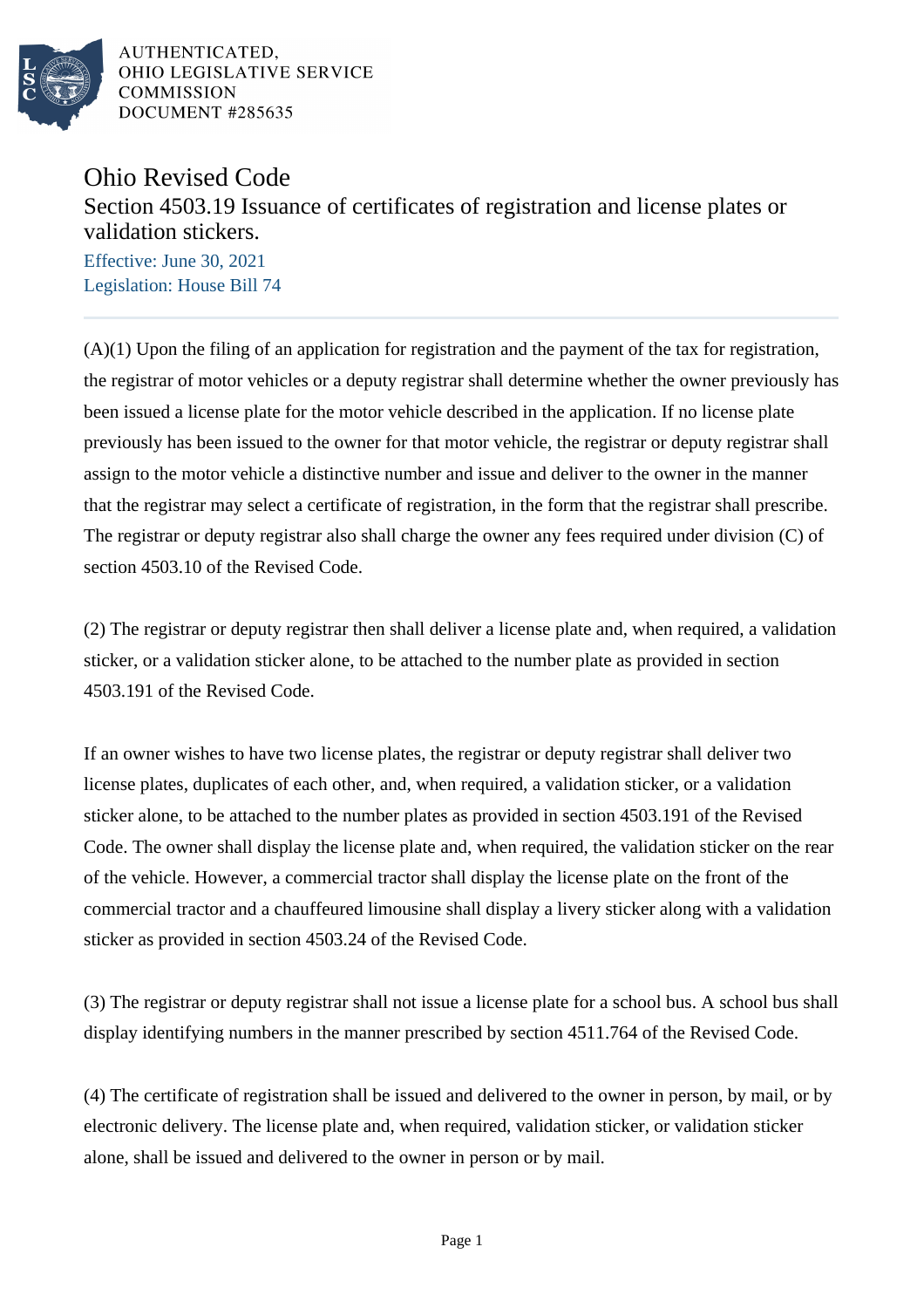

AUTHENTICATED. OHIO LEGISLATIVE SERVICE **COMMISSION** DOCUMENT #285635

(5) In the event of the loss, mutilation, or destruction of any certificate of registration, or of any license plate or validation sticker, or if the owner chooses to replace a license plate previously issued for a motor vehicle, or if the registration certificate and license plate have been impounded as provided by division (B)(1) of section 4507.02 and section 4507.16 of the Revised Code, the owner of a motor vehicle, or manufacturer or dealer, may obtain from the registrar, or from a deputy registrar if authorized by the registrar, a duplicate thereof or a new license plate bearing a different number, if the registrar considers it advisable, upon filing an application prescribed by the registrar, and upon paying a fee of one dollar for such certificate of registration. The registrar shall deposit the one dollar fee into the state treasury to the credit of the public safety - highway purposes fund created in section 4501.06 of the Revised Code. The registrar or deputy registrar shall charge a fee of seven dollars and fifty cents for each set of two license plates or six dollars and fifty cents for each single license plate or validation sticker issued, which the registrar shall deposit into the state treasury to the credit of the public safety - highway purposes fund.

(6) Each applicant for a replacement certificate of registration, license plate, or validation sticker also shall pay the fees provided in divisions (C) and (D) of section 4503.10 of the Revised Code and any applicable fee under section 4503.192 of the Revised Code.

Additionally, the registrar and each deputy registrar who either issues a license plate and a validation sticker for use on any vehicle other than a commercial tractor, semitrailer, or apportioned vehicle, or who issues a validation sticker alone for use on such a vehicle and the owner has changed the owner's county of residence since the owner last was issued a county identification sticker, also shall issue and deliver to the owner a county identification sticker, which shall be attached to the license plate in a manner prescribed by the director of public safety. The county identification sticker shall identify prominently by name or number the county in which the owner of the vehicle resides at the time of registration.

(B) A certificate of registration issued under this section shall have a portion that contains all the information contained in the main portion of the certificate except for the address of the person to whom the certificate is issued. Except as provided in this division, whenever a reference is made in the Revised Code to a motor vehicle certificate of registration that is issued under this section, the reference shall be deemed to refer to either the main portion of the certificate or the portion